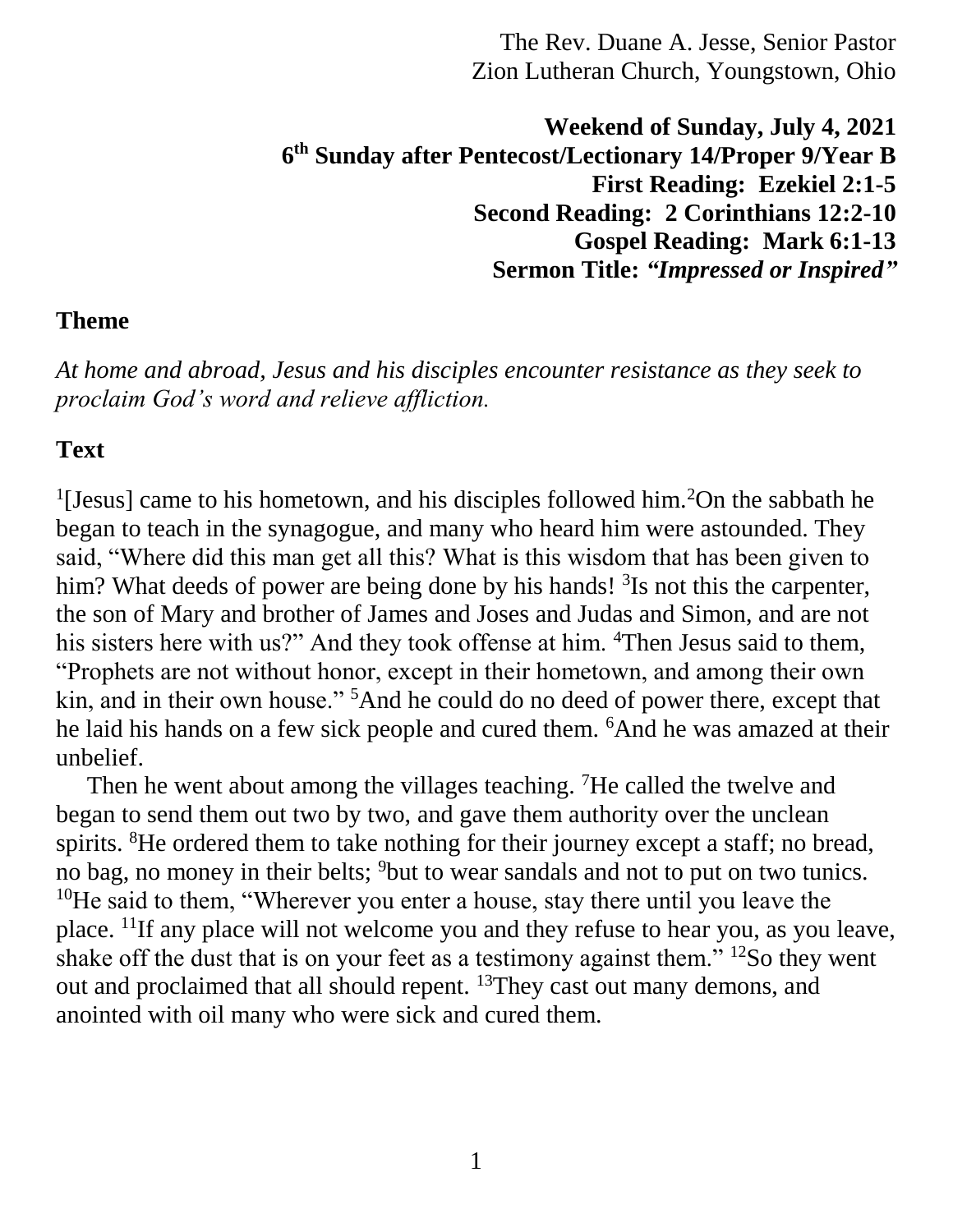## **Sermon**

Jesus' hometown was Nazareth. Today Nazareth is the Arab capital of Israel and is a city of over 77K people. In Jesus' day, it was a town of less than 2K people. By comparison, New Springfield has a population of 1577 and North Jackson has a population of about 3000, so imagine a town between those two sizes. If you are familiar with those towns *and* can imagine a much less mobile society, then you might be able to imagine that everyone in 1<sup>st</sup> century Nazareth knew everyone else. Jesus was the oldest son of Mary – unless you're Catholic, then he would be the only son of Mary, but then you're stuck trying to figure out who the mother of James, Joses, Judas, and Simon and their sisters was.

On a similar note, the reason Bible scholars presume Joseph was much older than Mary is that he is never heard from again after the story of Jesus being left in Jerusalem after the Passover. Scholars believe he died sometime after that, but not before passing his trade of carpentry on to his son, Jesus – but I digress. The point is that Nazareth is a town small enough that everyone knew everyone else and their business – if you know what I mean.

What happened to Jesus between those very few stories of his youth and when he re-appeared at his baptism by John and began calling disciples is the source of much speculation. It goes like this; Jesus grew up as the firstborn son of Mary and her husband Joseph and learned the trade of carpentry from his earthly father. Sometime after that, Jesus left home, and may have joined the Essenes, a sect of Judaism that flourished between the  $2<sup>nd</sup>$  century BCE to the  $1<sup>st</sup>$  century CE where he may have gotten enough training that people began calling him a rabbi. However, I speculate that Jesus did not see the Essenes, who were ascetic, communal, and nearly monastic, as the embodiment of the "abundant life" God his Father had sent him to preach (John 10:10). Regardless of where he had been, what scripture tells us is that at about thirty years of age, he re-appeared on the public scene, preaching that the Kingdom of God had come near.

This passage that is our Gospel Reading for today is Jesus' second visit back home to Nazareth since beginning his public ministry. His first visit was in chapter 3, according to Mark's Gospel, and that visit was controversial too. That story was the Gospel Reading back on the first weekend of June. Though he had sent his Disciples out on their first missionary journey without him,  $(3:13-19)$  when he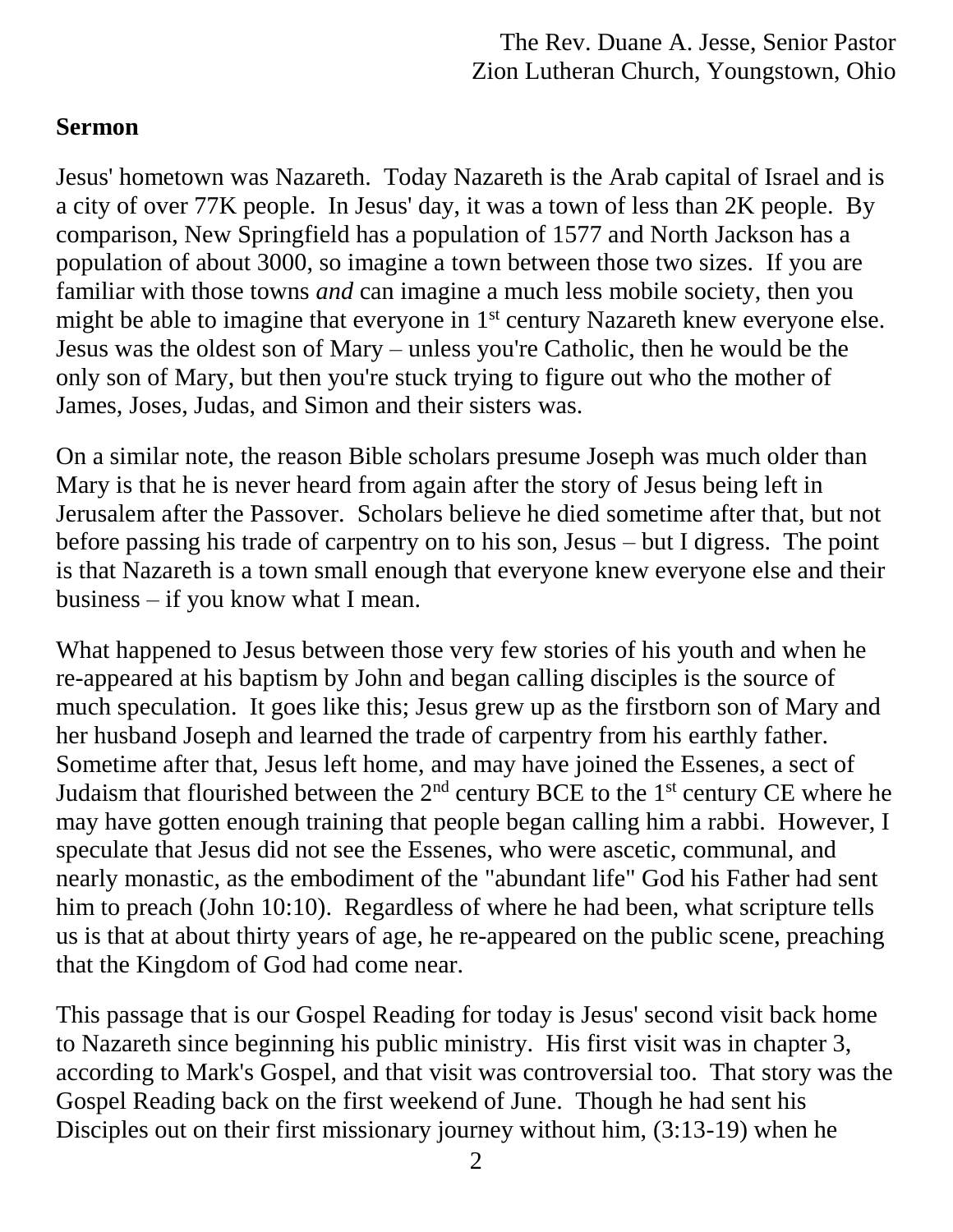arrived in Nazareth, a large crowd of other second-tier disciples accompanied him (:20) and that must have been alarming to his family because Mark wrote that they, his family, tried to restrain him. And the scribes, who came down from Jerusalem, accused him of being Beelzabul, another name for Satan. So that visit, just two chapters ago, did not go well! But that seems not to have deterred him because in our Gospel Reading for today he returned. This time he came with his Disciples in tow. He went to the synagogue, as was his custom, (Luke 4:16) and he began to teach. Initially, it would appear they were impressed saying,

<sup>2</sup> Where did this man get all this? What is this wisdom that has been given to him? What deeds of power are being done by his hands! <sup>3</sup>Is not this the carpenter, the son of Mary and brother of James and Joses and Judas and Simon, and are not his sisters here with us?"

And they took offense at him.

Remember last week how I said that text does not emote? This text is an example of that because we might think that they were impressed, but on the contrary, they were offended. Notice that last phrase, "And they took offense at him."

So on this second visit in a very short time, Jesus was still not welcomed. They were not going to ascribe to him messianic faith and belief to a man who was one of them. They had watched him grow up. 'No sir, you are Mary's son. How dare you come among us claiming to be more than you are!'

Notice, Jesus didn't get upset. I am sure he was disappointed. Who wouldn't want to do something nice for his hometown? Mark concluded,

<sup>5</sup>he could do no deed of power there, except that he laid his hands on a few sick people and cured them.

In stark contrast to Jesus' inability to do much good in his own hometown, in the second half of the Gospel Reading, we have his Disciples out on their second missionary trip without him. Now mind you, the Disciples had only been with Jesus a short while, perhaps a year, and yet,

<sup>13</sup>They cast out many demons, and anointed with oil many who were sick and cured them.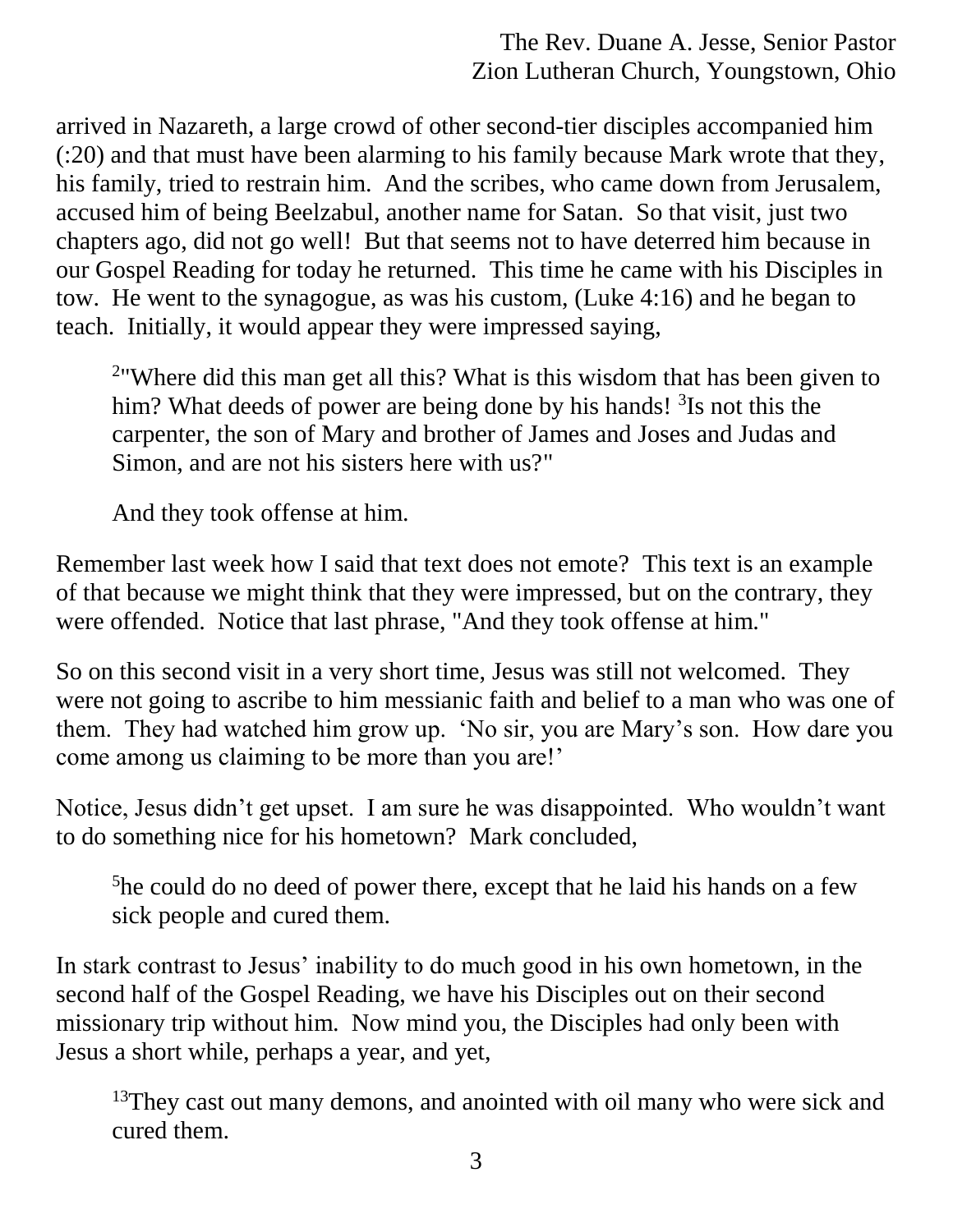What is going on here? I am so glad you ask.

# **Raisin' the Bar Challenge**

I don't want you to think that somehow Jesus was less powerful because he was among his own disbelieving faithless townsfolk. I think it would be wrongheaded to think that we, sinful people, can disrupt the power of God revealed in Jesus Christ. But I do think that God revealed in Jesus Christ *chooses* to work *with* people who want to work *with* him.

For example, in last week's Gospel Reading we had two cases; Jairus, the leader of the synagogue, who wanted healing for his daughter and got it through Jesus. When everyone else gave up, Jesus said, "Do not fear, only believe."

And the hemorrhaging woman who wanted healing for herself and got it through Jesus. She did not intend to attract attention to herself, but when Jesus felt the power go out from him, he told the woman, "Daughter, your faith has made you well; go in peace, and be healed of your disease."

And in the second half of the Gospel Reading for today, the Disciples, who were relatively new in their calling and hadn't figured out who Jesus was yet, went out proclaiming "that all should repent. They cast out many demons, and anointed with oil many who were sick and cured them."

I am certain that Jesus wanted to do good work in his own hometown. Just imagine! But whether he would have or because he didn't the result was the same. They took offense, spoke ill of him behind his back, and refused his message that was meant to bring wholeness, both physically and spiritually. And because of their own ignorance, or foolishness, or lack of humility, or discernment, they failed to see who Jesus truly was, and missed out on what could have been the greatest day of Nazareth's history.

What is the difference? An openness to the ministrations of the Holy Spirit of God revealed in Jesus Christ.

I entitled this sermon, *"Impressed or Inspired"* because this Gospel Reading points out that every person who has an encounter with Jesus has to decide for themselves whether to simply be *impressed*, as though Jesus was a magician who could